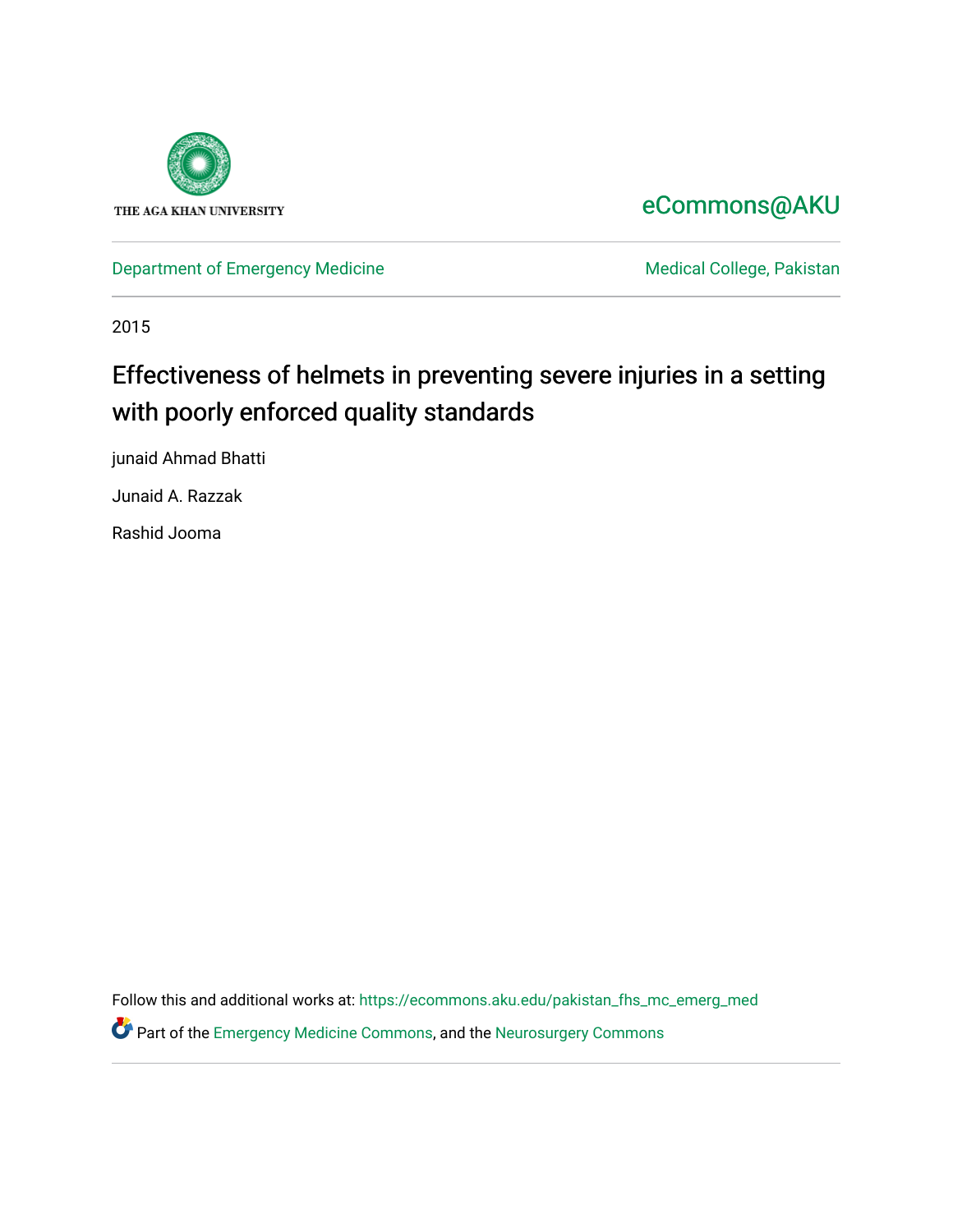

#### **OPEN ACCESS**

\*Sunnybrook Health Sciences Centre, Toronto, Canada

junaid.bhatti@ices.on.ca

Special issue: Proceedings of the 24th World International Traffic Medicine Association Congress, Qatar 2015

#### **Abstract**

# **Effectiveness of helmets in preventing severe injuries in a setting with poorly enforced quality standards**

### Junaid Ahmad Bhatti\*; Junaid A Razzak; Rashid Jooma

Helmets save lives, yet many countries do not have laws about their quality assessment or how they should be worn. We assessed the effectiveness of helmet use in preventing injuries in such a setting.

The data were extracted from a large road traffic injury surveillance study in Karachi, Pakistan. We assessed the association of wearing helmets with several injury outcomes including deaths, injury severity (via New Injury Severity Score, NISS ≥ 9) and moderate or severe injury (via Abbreviated Injury Score, AIS ≥ 2) to head, face, or other regions of the body.

The data about helmet use was available for about 109,210 riders injured between January 2007 and December 2013. Only 6% of riders wore helmets, whereas this proportion was less than one percent in pillion riders and women. The rates were also lower among those aged 18 years or younger (1%) and those aged 18 to 25 years (4%). About 2% of riders died; 34% had an injury to the head region, 30% to face, 1% to chest, 5% to abdominal, 46% to extremities, and 61% to external body regions. Likelihood of dying was low among helmet users (adjusted odds ratio [aOR] = 0.37, 95% confidence interval [CI] = 0.28 to 0.50). Helmets reduced the likelihood of moderate to severe injuries to the head (aOR = 0.68, 95% CI = 0.58 to 0.80) but not to the face region (aOR = 1.37, 95%CI = 1.17 to 1.62). Helmet users also had severer injuries in other body regions except for chest injuries.

Helmets prevented deaths and severe head injuries but had limited effectiveness in preventing facial injuries in this setting with poor helmet use standards. More work is needed to understand the helmet wearing and rider behaviours in helmet users in this setting.

10.5339/jlghs.2015.itma.21

Junaid Ahmad Bhatti; Junaid A Razzak; Rashid Jooma, licensee Bloomsbury Qatar Foundation Journals. This is an open access article distributed under the terms of the Creative Commons Attribution license CC BY 4.0, which permits unrestricted use, distribution and reproduction in any medium, provided the original work is properly cited.



**Cite this article as: Junaid Ahmad Bhatti; Junaid A Razzak; Rashid Jooma. Effectiveness of helmets in preventing severe injuries in a setting with poorly enforced quality standards, Journal of Local and Global Health Science 2015:21 http://dx.doi.org/10.5339/jlghs.2015.itma.21**